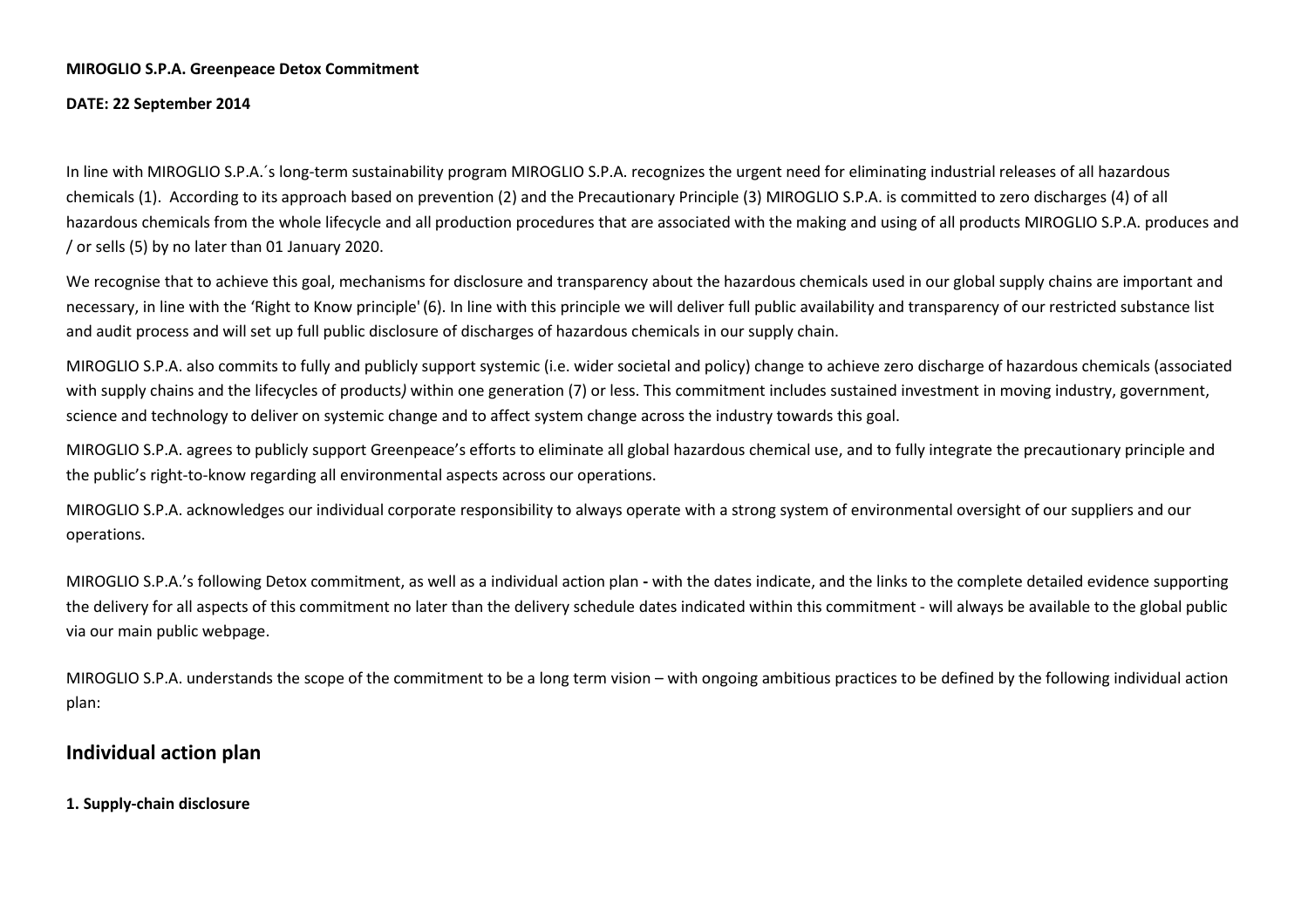In line with MIROGLIO S.P.A.´s commitment to the public's 'right to know' the chemical substances used within its global supply-chain and the products it sells, MIROGLIO S.P.A. will be taking the following actions:

1.publish its updated Combined 'Restricted Substances List' (included below) including detection limits(4) on the same date as the publication of this commitment document , and annually thereafter update this combined M-RSL to reflect our full implementation of the precautionary principle and always applying the best current technology – i.e. the lowest reporting limits technology can achieve.

2. begin full detailed public disclosure of discharges of hazardous chemicals (beginning with, at least, the 11 priority chemical groups as per endnote 8) and detection limits (as per our combined M-RSL below) and always applying the best current technology as per endnote 4) in its supply chain via full facility transparency (i.e. detailed location and individual data of each facility) of individual facility level disclosure of chemical-by-chemical use and discharges data, to be achieved via an incremental process, beginning with the following actions:

- i) With the publication of this commitment, we will also publish the full testing evidence of at least 50 % of all our global wet process suppliers' facilities or affiliates where hazardous chemicals are used, and will disclose their discharge data (as per full scope and content of our combined M-RSL below) by using an online platform via the Institute for Public and Environmental Affairs – Detox – platform.
- ii) by no later than 6 months after the publication of this commitment, we will also publish the full testing evidence of at least 80 % of our global wet process facilities or affiliates where hazardous chemicals are used (- in addition to the facilities in i), prioritising additional suppliers in the "global south") disclose their discharge data (as per full scope and content of our combined M-RSL below) by using the IPE Detox platform and the data collection template agreed with Greenpeace
- *iii)* By no later than 31 December 2015, 80% of our wet process facilities or affiliates where hazardous chemicals are used (as per i) and ii) above), will be publicly associated to our company *or, we will ensure that we supply full public evidence that at least 80 % of all of our global wet process suppliers are fully disclosing via IPE or are Detox committed companies.*
- iv) MIROGLIO S.P.A. will publicise the link to all data as per above timelines via the IPE Detox platform .
- v) MIROGLIO S.P.A. agrees to always ensure the discharge data disclosure is fully credible and reflects our combined M-RSL below and that we will always disclose via the IPE Detox platform.

# **2. 11 priority hazardous chemical groups elimination policy**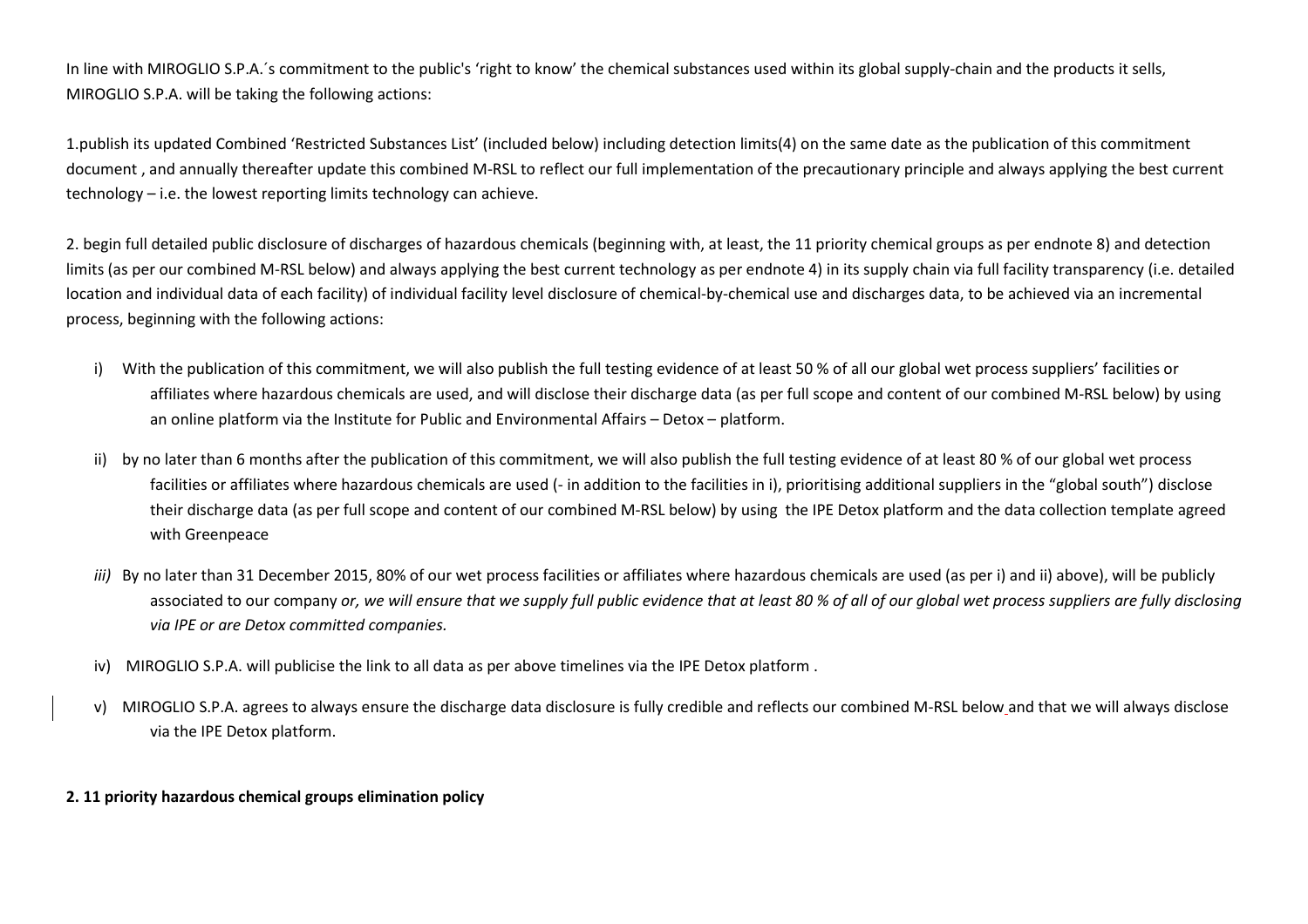Fully aligned with our implementation of the precautionary principle across all of our operations environment-related operations, we recognise the intrinsic, or potential intrinsic hazardousness of all 11 priority hazardous chemical groups (8), and therefore acknowledge it is our priority to eliminate their use across our global supply chain and our operations. There are multiple supply-chain pathways for potential contamination (including chemical formulations) and we will enhance both training and auditing of our supply-chain and our operations, as well as ensure our suppliers have the latest information on the 11 priority hazardous chemical groups, highlighting where there is a risk that any of these chemicals may enter into the undocumented contamination of chemical supplier formulations.

In addition to these actions, MIROGLIO S.P.A. will enforce its ban on the 8 of the 11 priority hazardous chemical groups (Phthalates, Brominated and chlorinated flame retardants, Azo dyes, Organotin compounds, Chlorobenzenes , Chlorinated solvents, Chlorophenols, and Short chain chlorinated paraffins ) with the following actions:

- i. publish the results of an investigation into the current compliance to this requirement, reporting the findings to the public and simultaneously strengthening our supplier contract language to ensure only chemical formulations free of at least these 8 priority hazardous chemical groups are utilized and also publish the full testing evidence supporting our delivery of this commitment of full elimination of any use of at least these 8 priority hazardous chemical groups
- ii. work with our supply chain and other global industry leaders, to ensure the most current technological limits of detection are reflected via the lowest detectable limits within our testing regimes.
- iii. publicly document how at least each of these 8 priority hazardous chemical groups have been substituted by safer alternatives and publish these case studies via the online Subsport.org platform within 6 months of the publication of this commitment.

## **3. PFCs - Perfluorocarbon / Polyfluorinated Compounds**(9) **elimination policy**

Consistent with the precautionary principle and the potential intrinsic hazardousness of all PFCs, MIROGLIO S.P.A. commits to eliminate any PFCs used in any of the products MIROGLIO S.P.A. produces and/or sells. The elimination of all PFCs used by any of the products we produce or sell will be supported by:

- **i.**Across our global supply-chain, eliminate all PFC use by no later than 01 July 2016;
- **ii.** document how PFCs have been substituted by safer alternatives and publish these case studies via the online Subsport.org platform by no later than 01 July 2016;
- **iii.**a rigorous system of control to ensure that no traces of PFCs find their way into our supply chain in line with the above;
- **iv.**work in partnership with our supply chain and other global industry leaders to accelerate the move to non-PFC technologies.

## **4. APEOs elimination policy**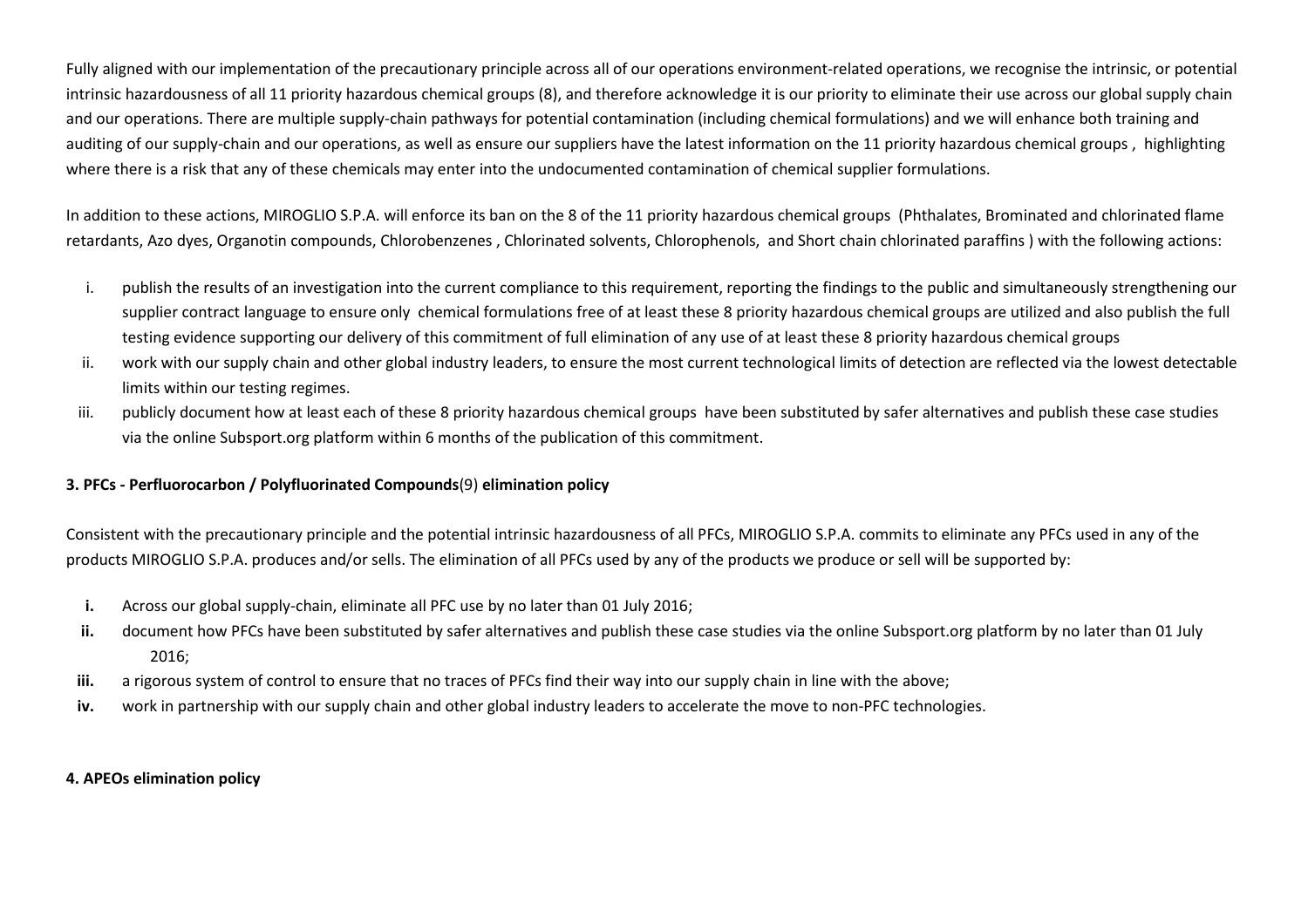Consistent with our full implementation of the precautionary principle across all our operations related to any effect on the environment, and the potential intrinsic hazardousness of all APEOs, MIROGLIO S.P.A. therefore acknowledges it is a priority to eliminate any APEOs use across our global supply chain and our operations. There are multiple supply-chain pathways for potential APEOs contamination (including chemical formulations) and will enhance both training and auditing of our supply-chain and our operations, as well as ensure all of our suppliers have the latest information on APEOs, highlighting where there is a risk that APEOs may enter into the undocumented contamination of chemical supplier formulations.

In addition to these actions, MIROGLIO S.P.A. will enforce its APEOs ban on any products we produce and/or sell with the following actions:

- i.Initiate an investigation into the current compliance to this requirement, reporting the findings to the public by the end of 1 July 2015;
- ii.Strengthening our supplier contract language to ensure only APEOs-free chemical formulations are utilized by the end of 1 July 2015; and
- iii. Work with our supply chain and other global industry leaders, to ensure the most current technological limits of detection are reflected via the lowest detectable limits within our testing regimes.
- iv. Publicly document how APEOs have been substituted by safer alternatives and publish these case studies via the online Subsport.org platform by no later than 01 July 2015.

# **5. Targets for Other Hazardous Chemicals**

As an important part of our implementation of the precautionary principle across all our operations, MIROGLIO S.P.A. commits to regularly review the list of chemicals used in our operations and our gobal supply-chain. MIROGLIO S.P.A. apply the latest scientific findings to periodically update our chemical policy, at least annually, to further restrict or ban chemicals, as new evidence on their impact becomes available.

In this context we will also set clear intermediate progress targets on the elimination of hazardous chemicals (beyond these 11 priority hazardous chemical groups). We will therefore provide a public detailed hazardous chemical-by-chemical schedule (aligned with our full implementation of the precautionary principle across any of our operations affecting the environment) for elimination (beyond the 11 priority hazardous chemical groups identified within this document) to be substituted with nonhazardous chemistry by no later than 01 September 2015 on the road to elimination of all hazardous chemical use by no later than 01 January 2020. This public detailed hazardous chemical-by-chemical schedule will be updated annually.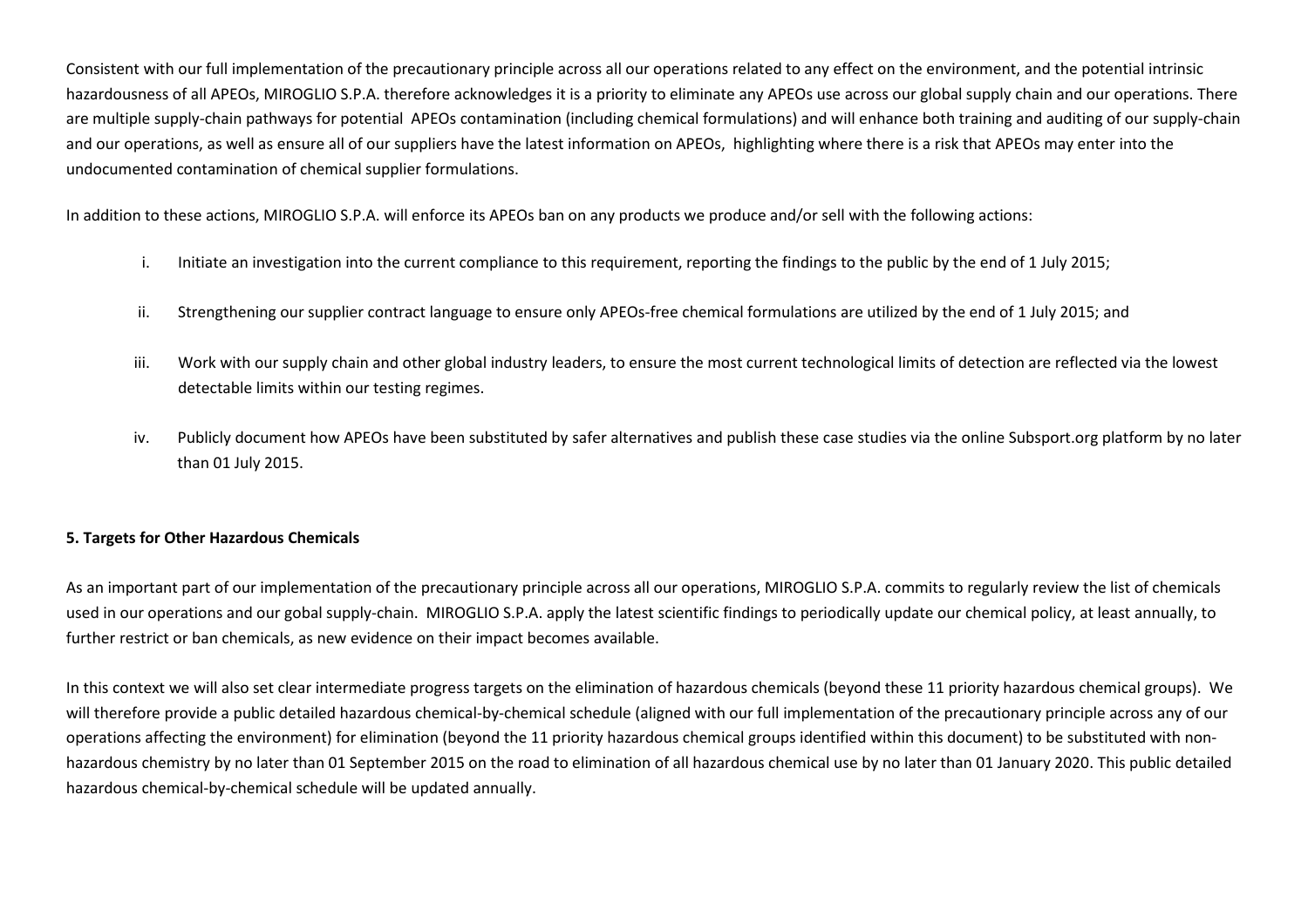MIROGLIO S.P.A. commits to support and reinforce a credible sectoral chemical inventory and hazardous substance green list, aiming to establish this inventory, and the green list, based on a credible (10) intrinsically hazardous screening methodology, by no later than 01 July 2015.

The individual actions covered above will be reassessed by MIROGLIO S.P.A. at regular intervals – at least annually.

## **6. Self reporting on the Detox Commitment**

The core responsibility principles for delivering on our commitment:

1. MIROGLIO S.P.A. is responsible for our global operations, all inputs we use and practices we employ, and the environmental outcomes created.

2. MIROGLIO S.P.A. must always proactively provide the public precise schedules for all our detailed and credible evidence (e.g. all hazardous chemical testing via the use of our combined M-RSL below) supporting the delivery of all aspects of our Detox commitment.

3. MIROGLIO S.P.A. is responsible to proactively, publicly and transparently provide full details as to any deviations from the delivery of any aspect of our Detox commitment, and to effectively resolve within no more than 30 days.

Within 6 months of this agreement, MIROGLIO S.P.A. will publish:

- - Case studies of past hazardous chemical substitutions, and the steps we will take to develop a further number of substitution case studies (e.g. where we are currently substituting any of the 11 groups of hazardous chemicals as per below (8), with more non-hazardous chemicals) via the online Subsport.org platform.
- The steps outlining how we will take forward and lead on the development of the intrinsic hazards screening methodology (10).

(1) All hazardous chemicals means all those that show intrinsically hazardous properties: persistent, bioaccumulative and toxic (PBT); very persistent and very bioaccumulative (vPvB); carcinogenic, mutagenic and toxic for reproduction (CMR); endocrine disruptors (ED)*,* or other properties of equivalent concern*,* (not just those that have been regulated or restricted in other regions). This will require establishing – ideally with other industry actors – a corresponding list of the hazardous chemicals concerned that will be regularly reviewed.

<sup>---</sup>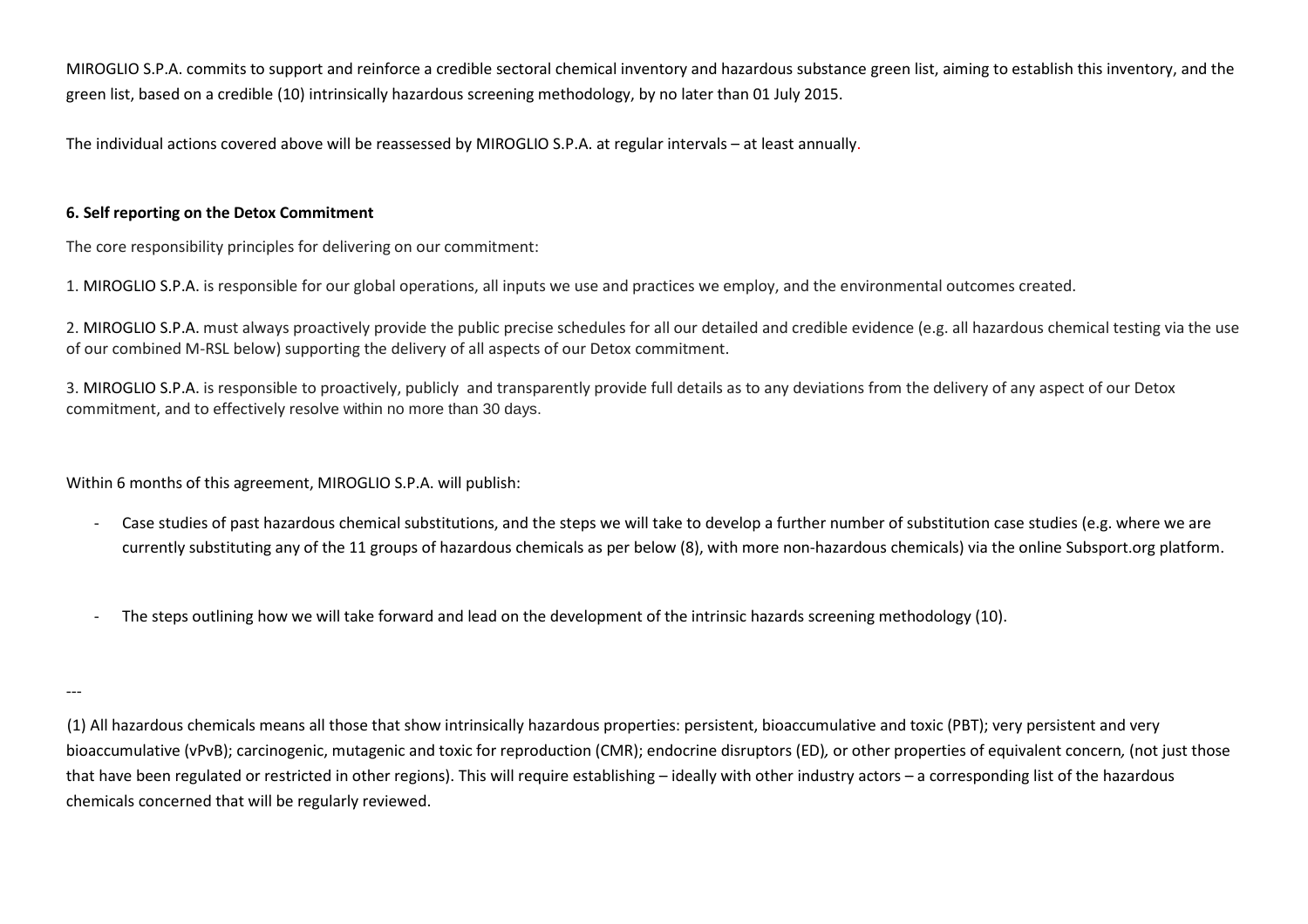(2) This means solutions are focused on elimination of use at source, not on end-of-pipe or risk management. This requires either substitution with non-hazardous chemicals or where necessary finding non- chemical alternative solutions, such as re-evaluating product design or the functional need for chemicals.

(3) This means taking preventive action before waiting for conclusive scientific proof regarding cause and effect between the substance (or activity) and the damage. It is based on the assumption that some hazardous substances cannot be rendered harmless by the receiving environment (i.e. there are no 'environmentally acceptable'/'safe' use or discharge levels) and that prevention of potentially serious or irreversible damage is required, even in the absence of full scientific certainty. The process of applying the Precautionary Principle must involve an examination of the full range of alternatives, including, where necessary, substitution through the development of sustainable alternatives where they do not already exist.

(4) Zero discharge means elimination of all releases, via all pathways of release, i.e. discharges, emissions and losses, from our supply chain and our products. "Elimination" or "zero" means 'not detectable, to the limits of the best current technology', and only naturally occurring background levels are acceptable.

(5) This means the commitment applies to the environmental practices of the entire company (group, and all entities it directs or licences) and for all products produced or sold by MIROGLIO S.P.A. or any of its subsidiaries. This includes all its suppliers or facilities horizontally across all owned brands and licensed companies as well as vertically down its supply chain.

(6) Right to Know is defined as practices that allow members of the public access to environmental information – in this case specifically about the uses and discharges of chemicals based on reported quantities of releases of hazardous chemicals to the environment, chemical-by-chemical, facility-by-facility, at least year-by-year.

(7) One generation is generally regarded as 20-25 years.

(8) the 11 priority hazardous chemical groups are : 1. Alkylphenols 2. Phthalates 3.Brominated and chlorinated flame retardants 4. Azo dyes 5. Organotin compounds 6. Perfluorinated chemicals 7. Chlorobenzenes 8. Chlorinated solvents 9. Chlorophenols 10. Short chain chlorinated paraffins 11. Heavy metals such as cadmium, lead,mercury and chromium (VI).

(9) Polyfluorinated compounds, such as fluorotelomers, can serve as precursors that degrade to form perfluorinated carboxylic acids, e.g. PFOA

(10) Any screening methodology that would meet the following necessary requirements is considered to be credible:

1. The full criteria and methods applied and full data behind results must be open to public scrutiny

2. The screening methodology approach must take account of the hazards of accessory chemical and/ or breakdown products) which are generated through the use orrelease of any one particular chemical ingredient.

3. The screening methodology must recognise the importance of physical form e.g. nanomaterials, polymers and whole products where applicable.